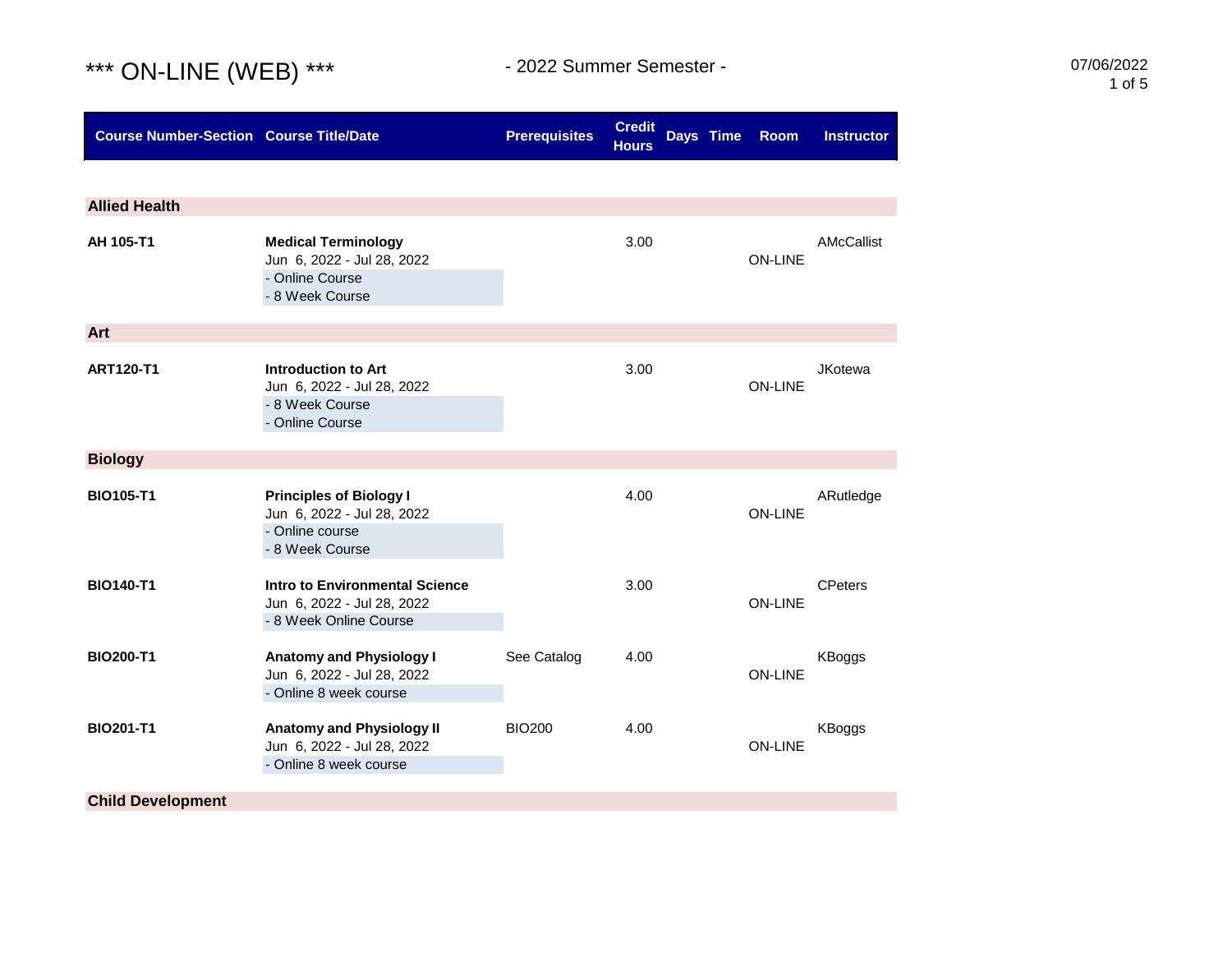## \*\*\* ON-LINE (WEB) \*\*\* 19922 Summer Semester - 1994 1995 1996/2022

| <b>Course Number-Section Course Title/Date</b> |                                                                                                                        | <b>Prerequisites</b> | <b>Credit</b><br><b>Hours</b> | Days Time | Room           | <b>Instructor</b> |
|------------------------------------------------|------------------------------------------------------------------------------------------------------------------------|----------------------|-------------------------------|-----------|----------------|-------------------|
| <b>CHD110-T1</b>                               | <b>Child Care Professional</b><br>May 16, 2022 - Jun 2, 2022<br>- online course; 3wk summer<br>- interim               |                      | 1.00                          |           | <b>ON-LINE</b> | <b>HWilner</b>    |
| <b>Chemistry</b>                               |                                                                                                                        |                      |                               |           |                |                   |
| CHE160-T1                                      | <b>General Organic Bio Chemistry</b><br>Jun 6, 2022 - Jul 28, 2022<br>- 8 Week Online Course                           | See Catalog          | 4.00                          |           | <b>ON-LINE</b> | <b>BLoftus</b>    |
| <b>CHE161-T1</b>                               | <b>General Organic BioChemistry I</b><br>Jun 6, 2022 - Jul 28, 2022<br>- Online Course; 8 weeks<br>- Independent study | See Catalog          | 4.00                          |           | <b>ON-LINE</b> | <b>BLoftus</b>    |
| <b>Computer Science</b>                        |                                                                                                                        |                      |                               |           |                |                   |
| <b>CSC101-T1</b>                               | <b>Computer Applic for Business</b><br>Jun 6, 2022 - Jul 28, 2022<br>- 8 Week Online Course                            |                      | 3.00                          |           | <b>ON-LINE</b> | ARoe              |
| <b>English</b>                                 |                                                                                                                        |                      |                               |           |                |                   |
| <b>ENG101-T1</b>                               | <b>Composition I</b><br>Jun 6, 2022 - Jul 28, 2022<br>- 8 Week Online Course                                           | See Catalog          | 3.00                          |           | <b>ON-LINE</b> | BAshwood          |
| <b>ENG102-T1</b>                               | <b>Composition II</b><br>Jun 6, 2022 - Jul 28, 2022<br>- 8 Week Online Course                                          | <b>ENG101</b>        | 3.00                          |           | <b>ON-LINE</b> | <b>DOkey</b>      |
| <b>ENG141-T1</b>                               | <b>Intro to Visual Communications</b><br>Jun 6, 2022 - Jul 28, 2022<br>- 8 Week Online Course                          |                      | 3.00                          |           | <b>ON-LINE</b> | RWerland          |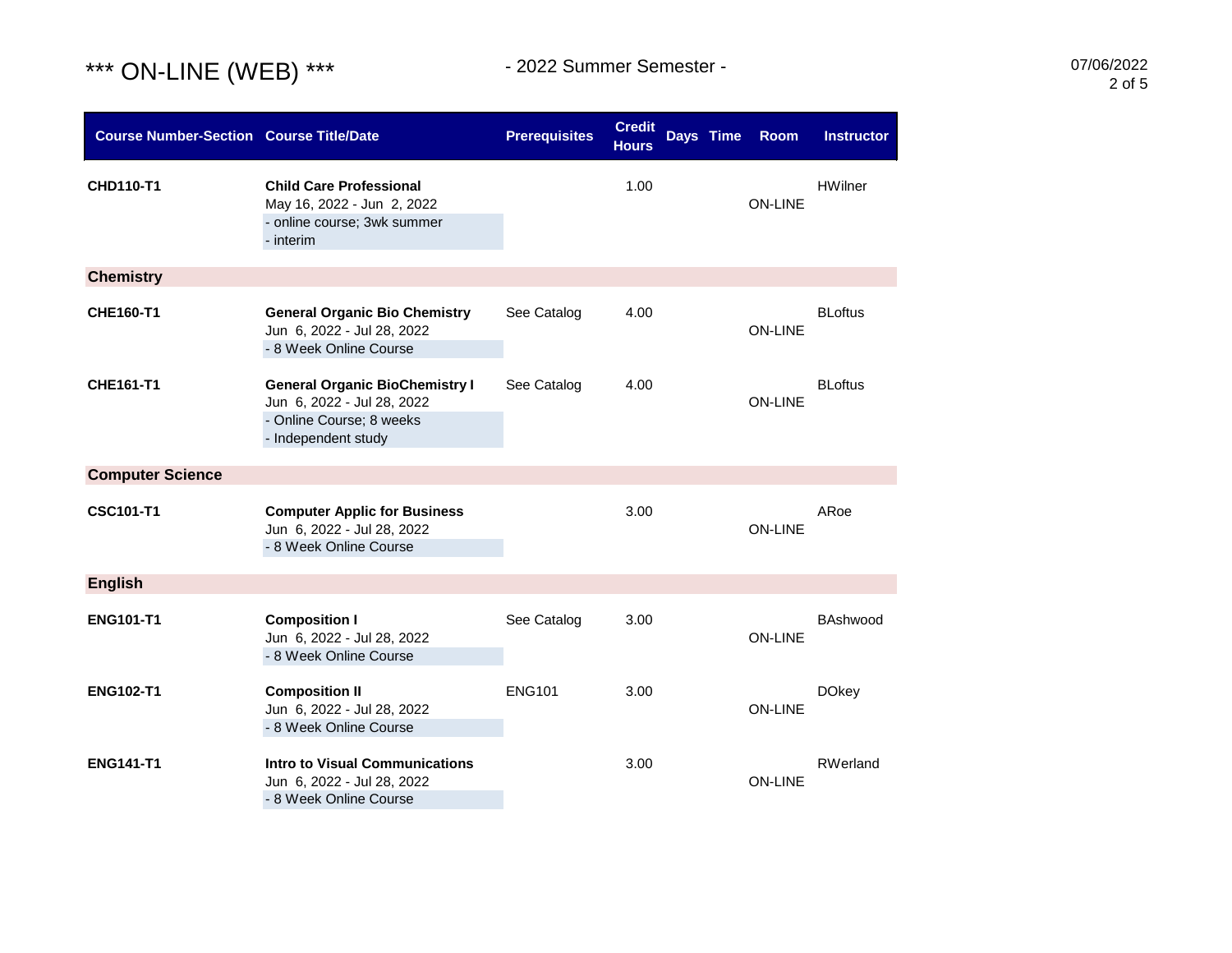## \*\*\* ON-LINE (WEB) \*\*\* 19922 Summer Semester - 1994 1995 1997/06/2022

| <b>Course Number-Section Course Title/Date</b> |                                                                                               | <b>Prerequisites</b> | <b>Credit</b><br><b>Hours</b> | Days Time | <b>Room</b>    | <b>Instructor</b> |
|------------------------------------------------|-----------------------------------------------------------------------------------------------|----------------------|-------------------------------|-----------|----------------|-------------------|
| Geography                                      |                                                                                               |                      |                               |           |                |                   |
| GEO200-T1                                      | <b>World Geography</b><br>Jun 6, 2022 - Jul 28, 2022<br>- 8 Week Online Course                |                      | 3.00                          |           | <b>ON-LINE</b> | <b>JReed</b>      |
| <b>History</b>                                 |                                                                                               |                      |                               |           |                |                   |
| <b>HIS261-T1</b>                               | American History 1865 To Prese<br>Jun 6, 2022 - Jul 28, 2022<br>- Online class                |                      | 3.00                          |           | <b>ON-LINE</b> | <b>JStrandber</b> |
| <b>Health Science</b>                          |                                                                                               |                      |                               |           |                |                   |
| <b>HS 103-T1</b>                               | <b>Personal/Physical/Mental Healt</b><br>Jun 6, 2022 - Jul 28, 2022<br>- 8 Week Online Course |                      | 3.00                          |           | <b>ON-LINE</b> | ELucas            |
| <b>HS 106-T1</b>                               | <b>Nutrition I</b><br>Jun 6, 2022 - Jul 28, 2022<br>- Online 8 Week Course                    |                      | 3.00                          |           | <b>ON-LINE</b> | <b>DBarlow</b>    |
| <b>HS 109-T1</b>                               | <b>Drugs and Addictions</b><br>Jun 6, 2022 - Jul 28, 2022<br>- 8 Week Online Course           |                      | 3.00                          |           | <b>ON-LINE</b> | ELucas            |
| <b>Mathematics</b>                             |                                                                                               |                      |                               |           |                |                   |
| <b>MAT102-T1</b>                               | <b>General Education Mathematics</b><br>Jun 6, 2022 - Jul 28, 2022<br>- Online 8 week course  | See Catalog          | 3.00                          |           | <b>ON-LINE</b> | <b>SStuart</b>    |
| <b>MAT125-T1</b>                               | <b>College Algebra</b><br>Jun 6, 2022 - Jul 28, 2022<br>- 8 Week Online Course                | See Catalog          | 3.00                          |           | <b>ON-LINE</b> | <b>BDalpiaz</b>   |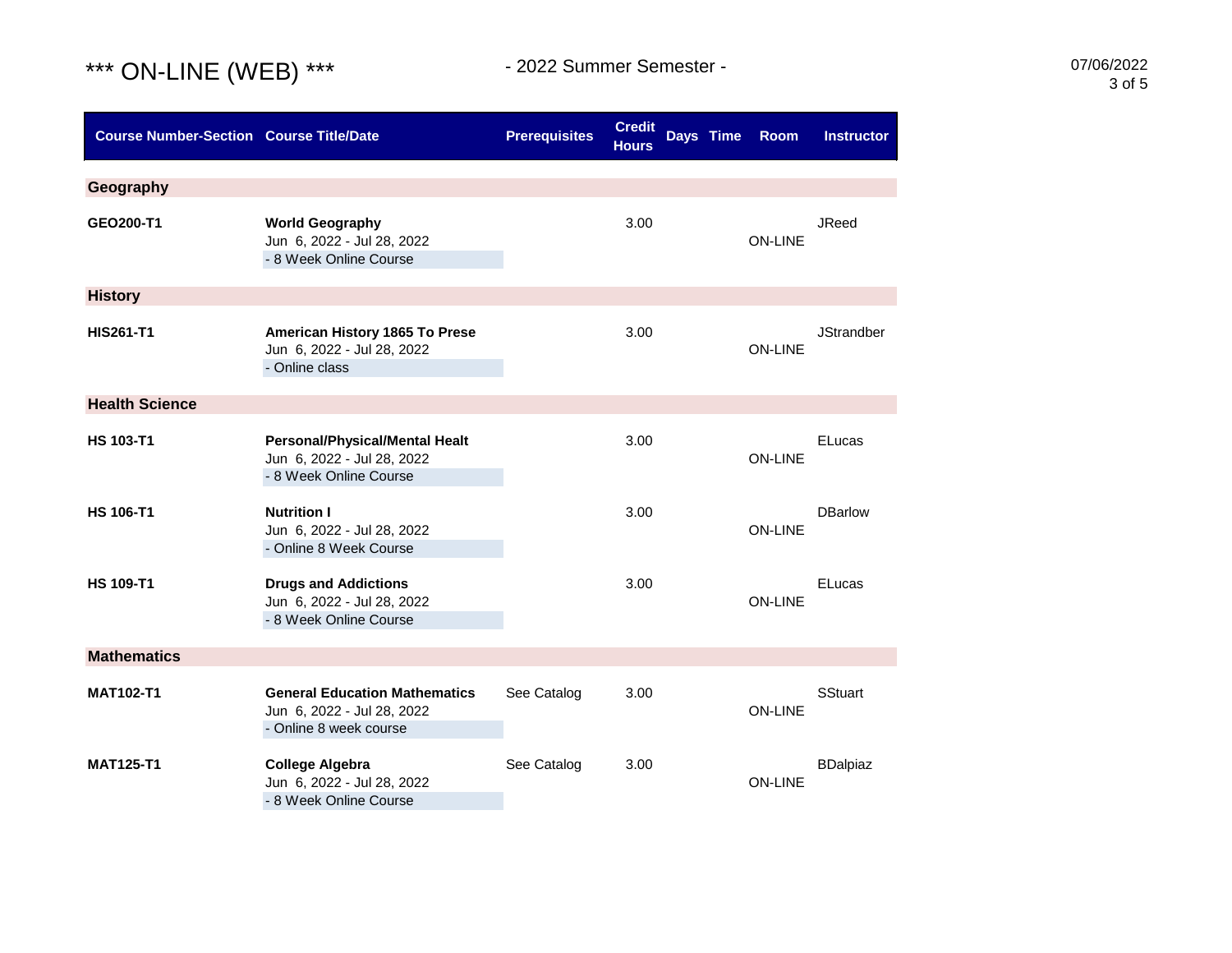

| <b>Course Number-Section Course Title/Date</b> |                                                                                                            | <b>Prerequisites</b> | <b>Credit</b><br><b>Hours</b> | Days Time<br><b>Room</b> | <b>Instructor</b> |
|------------------------------------------------|------------------------------------------------------------------------------------------------------------|----------------------|-------------------------------|--------------------------|-------------------|
| <b>MAT126-T1</b>                               | <b>Plane Trigonometry</b><br>Jun 6, 2022 - Jul 28, 2022<br>- 8 Week Online course                          | See Catalog          | 3.00                          | <b>ON-LINE</b>           | <b>BDalpiaz</b>   |
| <b>MAT132-T1</b>                               | <b>Statistics</b><br>Jun 6, 2022 - Jul 28, 2022<br>- Uses Hawkes Learning System<br>- 8 Week Online Course | See Catalog          | 3.00                          | <b>ON-LINE</b>           | SDalpiaz          |
| <b>MAT251-T1</b>                               | <b>Calculus/Analytic Geometry III</b><br>Jun 6, 2022 - Jul 28, 2022<br>- Independent Study                 | <b>MAT152</b>        | 4.00                          | <b>ON-LINE</b>           | <b>BDalpiaz</b>   |
| <b>Music</b>                                   |                                                                                                            |                      |                               |                          |                   |
| <b>MUS102-T1</b>                               | <b>Introduction to American Music</b><br>Jun 6, 2022 - Jul 28, 2022<br>- 8 Week Online Course              |                      | 3.00                          | <b>ON-LINE</b>           | <b>BFink</b>      |
| <b>MUS111-T1</b>                               | <b>Music Appreciation</b><br>Jun 6, 2022 - Jul 28, 2022<br>- 8 Week Online Course                          |                      | 3.00                          | <b>ON-LINE</b>           | <b>BFink</b>      |
| <b>Nursing</b>                                 |                                                                                                            |                      |                               |                          |                   |
| <b>NUR130-T1</b>                               | Pharmacology<br>Jun 6, 2022 - Jul 28, 2022<br>- Online Course                                              |                      | 2.00                          | <b>ON-LINE</b>           | PCozart           |
| Philosophy                                     |                                                                                                            |                      |                               |                          |                   |
| PHI115-T1                                      | <b>Ethics</b><br>Jun 6, 2022 - Jul 28, 2022<br>- 8 Week Online Course                                      |                      | 3.00                          | <b>ON-LINE</b>           | <b>MBrady</b>     |
| <b>Political Science</b>                       |                                                                                                            |                      |                               |                          |                   |